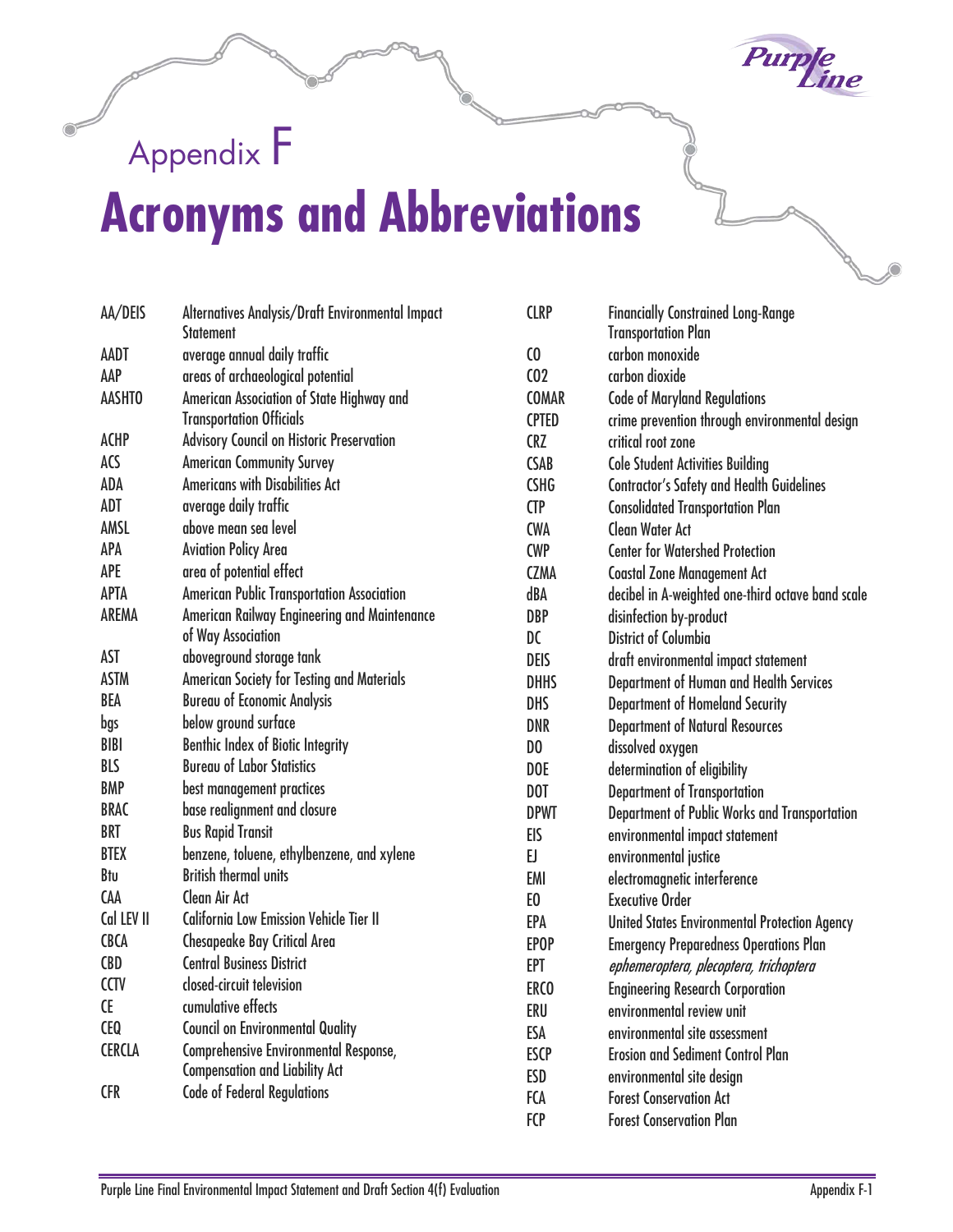| <b>FEIS</b>  | final environmental impact statement              | <b>MGS</b>      | <b>Maryland Geological Survey</b>                 |
|--------------|---------------------------------------------------|-----------------|---------------------------------------------------|
| <b>FEMA</b>  | <b>Federal Emergency Management Agency</b>        | <b>MHT</b>      | <b>Maryland Historical Trust</b>                  |
| <b>FHWA</b>  | <b>Federal Highway Administration</b>             | <b>MIHP</b>     | Maryland Inventory of Historic Places             |
| <b>FIBI</b>  | fish index of biotic integrity                    | <b>MIS</b>      | major investment study                            |
| <b>FIDS</b>  | forest interior dwelling species                  | <b>M-NCPPC</b>  | Maryland-National Capital Park and Planning       |
| <b>FIRM</b>  | flood insurance rate maps                         |                 | Commission                                        |
| <b>FONSI</b> | finding of no significant impact                  | <b>MOA</b>      | memorandum of agreement                           |
| <b>FSD</b>   | forest stand delineation                          | <b>MOS</b>      | minimum operable segment                          |
| <b>FTA</b>   | <b>Federal Transit Administration</b>             | <b>MOT</b>      | maintenance of traffic                            |
| <b>FY</b>    | fiscal year                                       | <b>MOU</b>      | memorandum of understanding                       |
| <b>GBN</b>   | ground-borne noise                                | <b>MOVES</b>    | motor vehicle emission simulator                  |
| GBV          | ground-borne vibration                            | MP <sub>0</sub> | <b>Metropolitan Planning Organization</b>         |
| <b>GEC</b>   | general engineering consultant                    | <b>MSAT</b>     | mobile source air toxics                          |
| GHG          | greenhouse gas                                    | <b>MSRA</b>     | Magnuson-Stevens Fishery Conservative and         |
| GIS          | geographic information system                     |                 | <b>Management Reauthorization Act</b>             |
| <b>GPS</b>   | global positioning system                         | <b>MTA</b>      | <b>Maryland Transit Administration</b>            |
| <b>HASP</b>  | health and safety plan                            | <b>MTBE</b>     | methyl tertiary butyl ether                       |
| <b>HCM</b>   | <b>Highway Capacity Manual</b>                    | <b>MUTCD</b>    | <b>Manual on Uniform Traffic Control Devices</b>  |
| <b>HES</b>   | highly erodible soils                             | <b>MWCOG</b>    | Metropolitan Washington Council of Governments    |
| <b>HOV</b>   | high occupancy vehicle                            | <b>NAAQS</b>    | <b>National Ambient Air Quality Standards</b>     |
| ICC          | inter-county connector                            | <b>NATM</b>     | <b>New Australian Tunneling Methods</b>           |
| ICE          | indirect and cumulative effects                   | <b>NCPC</b>     | <b>National Capital Planning Commission</b>       |
| IE           | indirect effects                                  | <b>NEPA</b>     | <b>National Environmental Policy Act</b>          |
| <b>IRM</b>   | interagency review meetings                       | <b>NFIP</b>     | <b>National Flood Insurance Program</b>           |
| <b>IRS</b>   | <b>Internal Revenue Service</b>                   | <b>NHP</b>      | Natural Heritage Program                          |
| <b>ITS</b>   | intelligent transportation systems                | <b>NHPA</b>     | <b>National Historic Preservation Act</b>         |
| JD           | jurisdictional determination                      | <b>NIH</b>      | National Institute of Health                      |
| kWh          | kilowatt hour                                     | <b>NIST</b>     | National Institute of Standards and Technology    |
| L10          | noise level equaled or exceeded 10 percent of the | <b>NMFS</b>     | <b>National Marine Fisheries Service</b>          |
|              | time                                              | NO <sub>2</sub> | nitrogen dioxide                                  |
| Ldn          | average hourly equivalent day-night sound levels  | <b>NOAA</b>     | National Oceanic and Atmospheric Administration   |
| <b>LEED</b>  | Leadership in Energy and Environmental Design     | <b>NOI</b>      | notice of intent                                  |
| <b>LEP</b>   | limited English proficient                        | NOX             | nitrogen oxides                                   |
| Leq          | equivalent sound level                            | <b>NPDES</b>    | National Pollutant Discharge Elimination System   |
| LOD          | limits of disturbance                             | <b>NPS</b>      | <b>National Park Service</b>                      |
| LOS          | level of service                                  | <b>NRCS</b>     | <b>Natural Resources Conservation Service</b>     |
| <b>LPA</b>   | <b>Locally Preferred Alternative</b>              | <b>NRHP</b>     | <b>National Register of Historic Places</b>       |
| LRT          | light rail transit                                | <b>NTD</b>      | <b>National Transit Database</b>                  |
| <b>LRV</b>   | light rail vehicle                                | NTU             | nephelometric turbidity units                     |
| <b>LWCF</b>  | <b>Land and Water Conservation Fund</b>           | <b>NWI</b>      | <b>National Wetlands Inventory</b>                |
| <b>MARC</b>  | <b>Maryland Regional Commuter</b>                 | <b>0&amp;M</b>  | operations and maintenance                        |
| <b>MBSS</b>  | <b>Maryland Biological Stream Survey</b>          | $\mathbf{0}_3$  | ozone                                             |
| <b>MCDEP</b> | Montgomery County Department of                   | OCS             | overhead contact system                           |
|              | <b>Environmental Protection</b>                   | <b>OSHA</b>     | <b>Federal Occupational Safety and Health Act</b> |
| <b>MCL</b>   | maximum contaminant load                          | PA              | public address                                    |
| <b>MDE</b>   | Maryland Department of the Environment            | Pb              | lead                                              |
| <b>MDNR</b>  | <b>Maryland Department of Natural Resources</b>   | <b>PCBs</b>     | polychlorinated biphenyls                         |
| <b>MDOT</b>  | Maryland Department of Transportation             | <b>PEM</b>      | palustrine emergent wetland                       |
|              |                                                   |                 |                                                   |